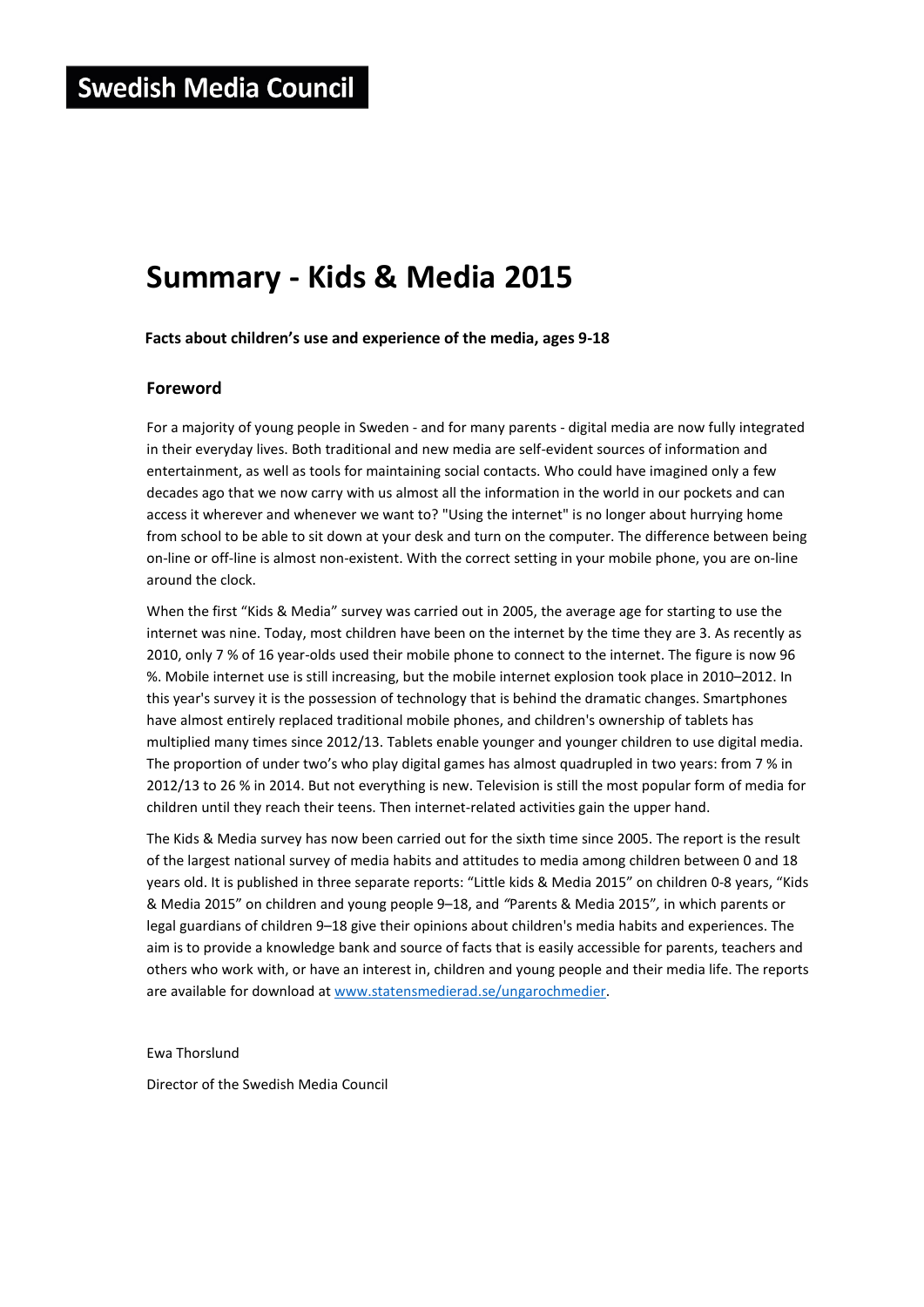## **Introduction, background, methodology, and reading instructions**

This is a presentation of the results of the survey of habits and attitudes regarding media among children aged 9–18. Results are reported throughout in three age groups, which are referred to with figures in body text: 9–12 (years), 13–16 (years) and 17–18 (years).

The first Kids & Media surveys were carried out in 2005, 2006, 2008 and 2010. The Swedish Media Council in its current organisational form was then not formed yet, and the survey was carried out by a committee under the Swedish Ministry of Culture, also called the Swedish Media Council. The now existing Swedish Media Council took over the job in the 2012/13 survey.

The first four studies, however, only went up to the age of 16, so that the results from the 17–18 group cannot be compared with the results from previous surveys. The media landscape is changing rapidly, causing certain new issues to be added while others lose their relevance. This has resulted in some questions being reformulated and some response options being changed, which means that direct comparisons over time are not always possible. The surveys of 2005, 2006 and 2008 differ so much from the present study that they have not been used in any comparisons. In cases where there is comparable data from the 2010 survey, this is reported in the body text and tables. At the same time as this report, two other reports are also being published. These are "Little kids & Media 2015", where parents of children 0–8 were asked about their children's media habits and their own attitudes regarding media, and "Parents & Media 2015", where parents of children 9–18 were asked about their attitudes to children's use of media.

The basis for this report consists of two different surveys that were sent out to 1,999 children aged 9–12 and 1,999 children aged 13–18. Compared with the 2012/13 study, this one has twice as many respondents and is Sweden's largest statistical survey of children's media habits. In order to compare it with previous studies, children in the age range 13–18 were divided into two age groups in the analysis: 13–16 and 17–18. Parents could answer the questions on the internet or using traditional postal forms. Statistics Sweden carried out data collection, which took place between 2 September and 17 November 2014. The selection of respondents was an independent, random sample stratified by age: 9-12 and 13- 18. The response rate was 40.4 % for 9–12 and 39.5 % for 13–18. This is slightly lower compared with the Kids & Media survey of 2012/13. Declining response rates are not unique for Kids and Media, or even for media habit surveys, but have been observed over a long time period for different types of surveys with random selection, both in Sweden and internationally. The reasons for this are not fully understood, but a reasonable assumption is that a general increase in the number of studies - academic as well as market research - have led to a more widespread reluctance to respond to surveys. Time will tell if it is possible to continue with questionnaire surveys with independent random selection, or if it is possible to use alternative methods of data collection.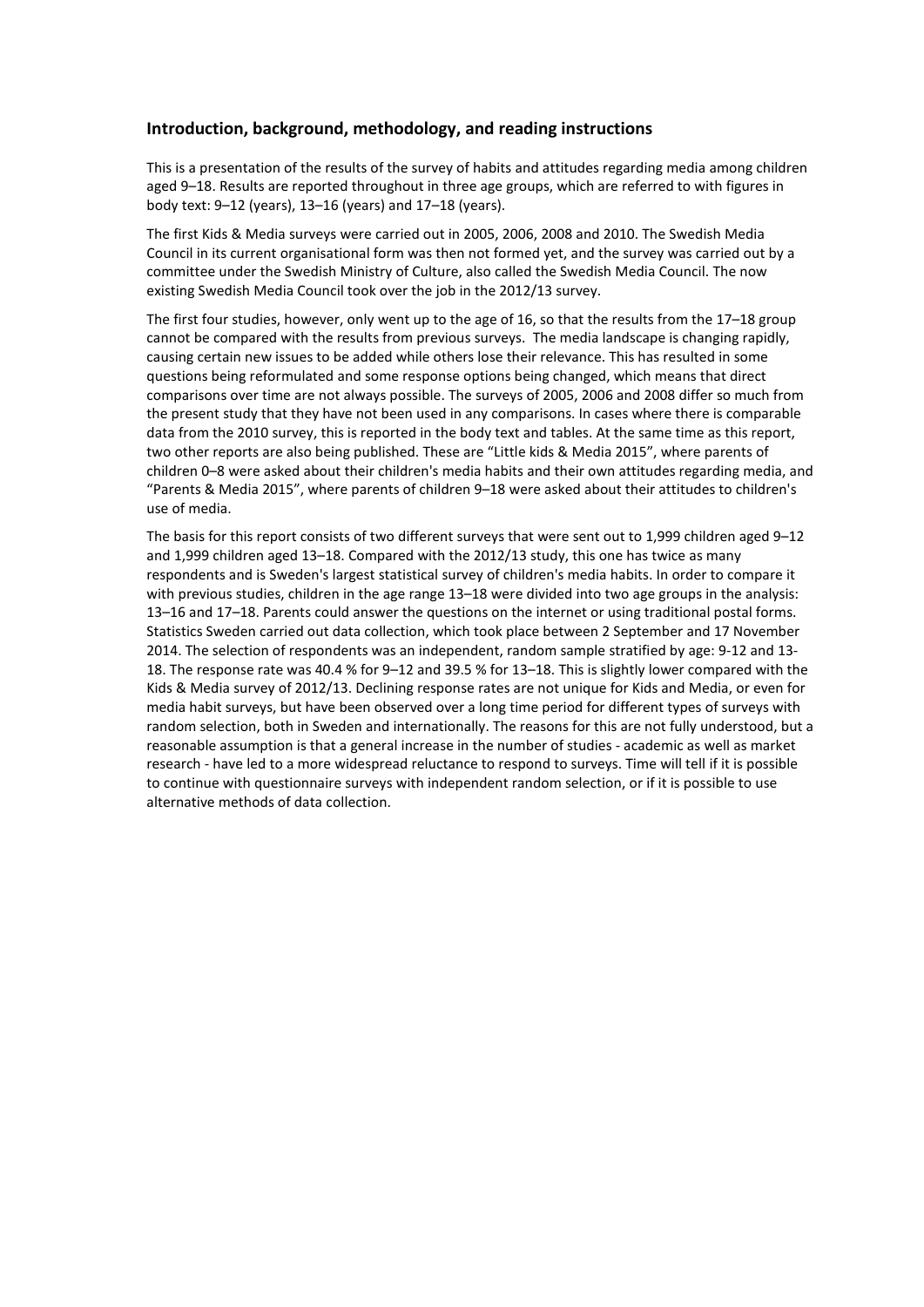## **Summary**

This section summarises the results where the differences are greatest between different groups, or where there has been a significant development over time compared with previous studies. The survey shows that the media device which has most clearly made inroads into children's media life is the tablet.



#### **Access to own tablet, 2012/13 and 2014 (%)**

The ownership of tablets has risen sharply since 2012/13, particularly among younger children. Among nine year-olds it has almost quadrupled, from 12 % to 46 %. The ownership decreases with increasing age; tablets therefore seem to be mainly media devices used by younger children rather than young people. Since the first Kids & Media survey was carried out in 2005, children and young people's computer ownership has increased with each new measurement. In this report it has fallen for the first time. This applies to all groups except 17-18. There is, however, an explanation for this decrease: the tablet.



#### **Access to own tablet and/or own computer, 2012/13 and 2014 (%)**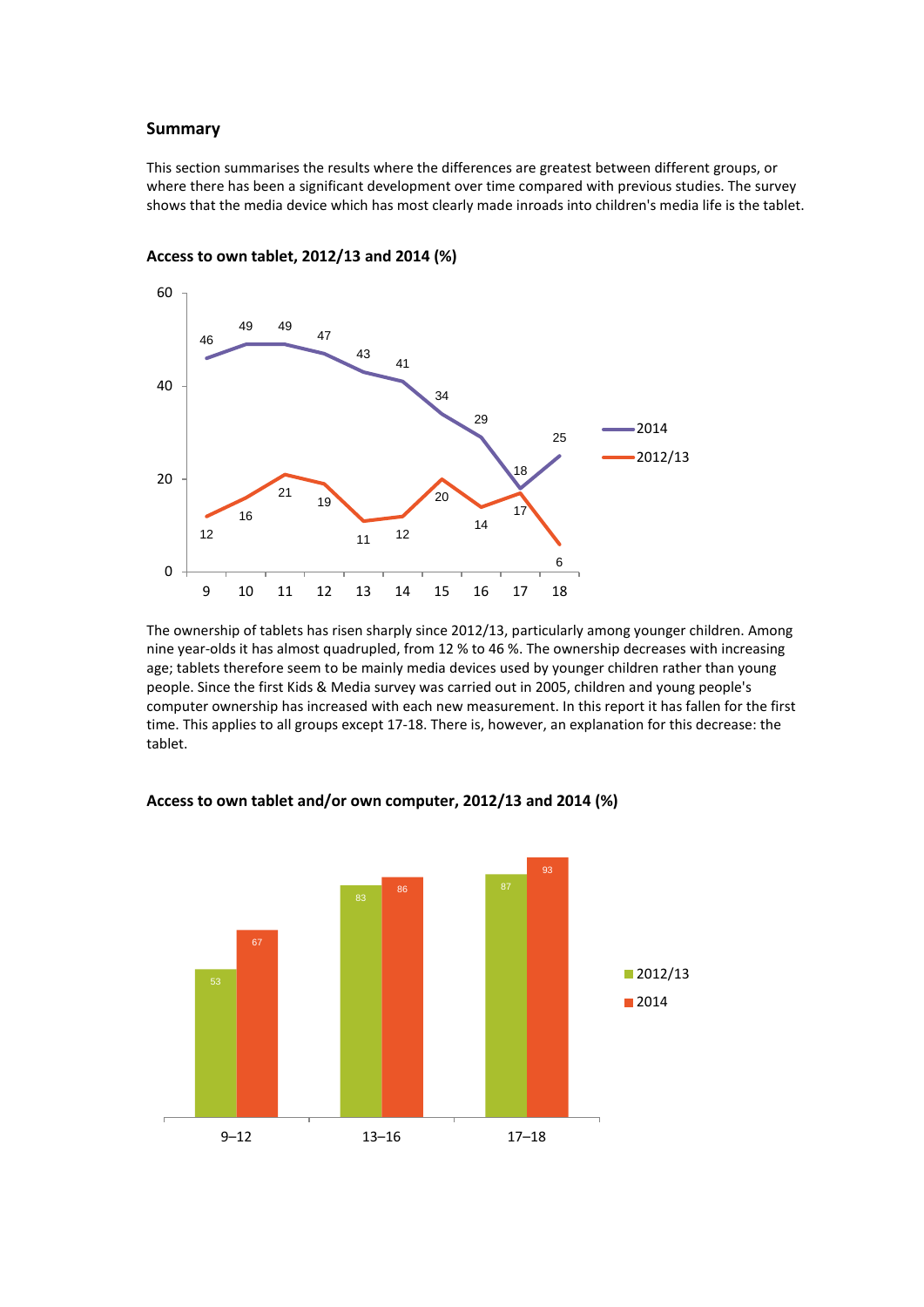If we merge ownership of a tablet and ownership of a computer, it is clear that ownership of digital devices (excluding mobile phones) is still on the increase, despite the fact that computer ownership has not increased since 2012/13. Clearly, more and more young people have come to rely exclusively on a tablet, where previously they used a computer. Computer ownership is still significantly higher than that for tablets, though, apart from in the youngest groups.

Children's mobile phone ownership continues to remain at high levels: 86 % of all 9 to 12 year-olds have their own mobile phone and 78 % have their own smart phone; 98 % of all 13–18 year-olds have their own mobile phone. The overall percentage of children who have their own mobile phone has not increased compared with 2012/13; however, the proportion of smartphones has increased by between 6 and 16 percentage points. The large proportion of smartphones also affects children's use of the internet.





The explosive development of internet usage in mobile phones between 2010 and 2012/13 has slowed down, but is still continuing. As can be seen from the graph above, the increase in mobile phone internet usage in 2012/13 and in 2014 is clearest in the age groups 10–12 and 17–18. The increases in these groups are between 14 and 17 percentage points.

Watching a film/video clip on a mobile phone is an activity that has become increasingly common with the rising age of respondents, and it has also increased since 2012/13. This development is largely a result of the increased availability of mobile internet and follows a similar development curve as the use of the mobile internet: a powerful increase 2010–2012/13 and a continued, but not equally sharp, increase between 2012/13-2014. In the youngest age groups there is a very significant increase, though, and among 9 year-olds, the proportion who watch films/videos on their mobile phone doubled, from 16 % to 32 %. For the other age groups the increase varied between 5 and 19 percentage points.

As mentioned previously, a smartphone is much better adapted to these activities than traditional mobile phones. This also applies to other mobile phone activities such as photography, filming and social media. These have also increased in comparison with 2012/13.

The use of mobile phones - regardless of what it is used for - has increased among 9–12 year-olds; among 13–16 year-olds and from 17–18 the changes are marginal.

Daily use of the internet has increased among 9–12 year-olds, 65 % up from 2014 as compared with 55 % from 2012/13; in the older age groups, the proportion increased from 93 % (2012/13) to 95 % (2014). The increase is probably linked to the increased availability of smart phones and mobile internet.

Daily film and TV viewing have decreased in all age groups.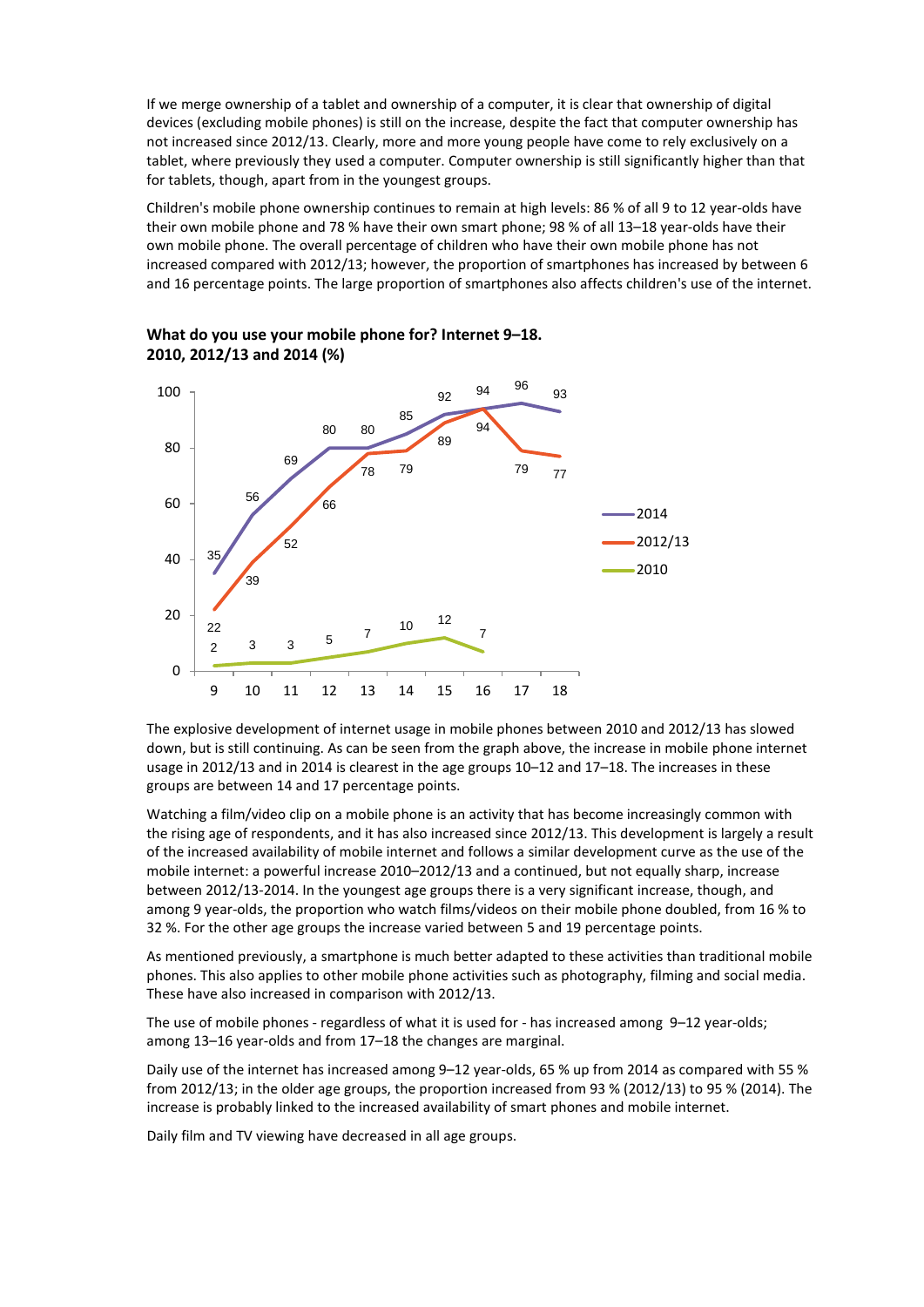## **Watch films and/or TV programmes every day. 2010, 2012/13 and 2014 (%)**



While watching films and TV programmes remained largely unchanged between the surveys in 2010 and 2012/13, this has now clearly decreased in all age groups. Most obvious is the fall among teenagers. It is also possible to identify a decrease in the daily reading of magazines and books in the age group 17-18: In 2012/13, 23 % read these daily, but in 2014 the figure had fallen to 13 %. Such a large drop is not reflected in the younger age groups.

In the previous surveys, the category of "high consumers" was defined as individuals who spent more than three hours/day on a specific form of media. The sharp increase in internet and mobile phone usage means that the concept has lost its meaning as a description of extreme media consumers. Today, a majority of all children over 12 are high consumers of internet services and all over 13 are high consumers of mobile phone services. Yesterday's high consumers are thus today's average users. It is in fact very difficult to make temporal distinctions between online and offline (i.e. using the internet or not), since digital mobile technology means that children are potential internet users all the time they have their smartphones with them.

The proportion of high consumers of video games/TV games/tablet games has increased among young groups (10–11) as well as among 13–14 year-olds, compared with 2012/13. In other age groups the differences are marginal (or have fallen slightly) compared with 2012/13. Thus, there are no clear trends in high consumption of games.

Gaming is the media area where the differences between boys and girls is greatest, both regarding how much they play and what games are preferred. However, there is no difference between boys and girls aged 9–12 concerning whether they play or not – 98 % of boys and 97% of girls play computer games/video games and/or tablet games. This is a major change compared with previous studies, and a greater proportion of girls playing games on tablets has removed the difference in the 9–12 group, and decreased it among 13–16 and 17–18 year-olds. Gender differences are very clear in terms of how much time the child spends on games, however.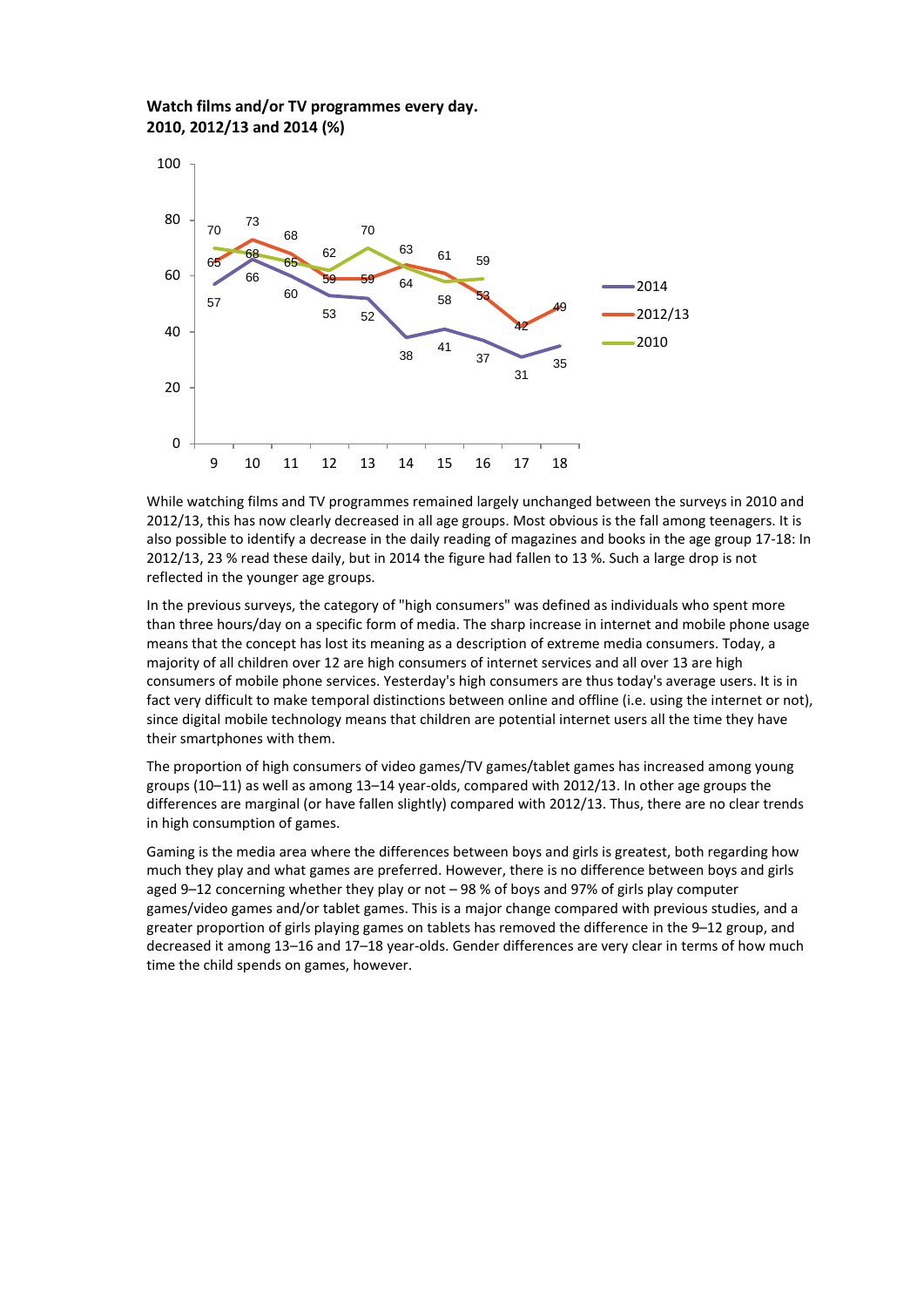

**High consumers (more than 3 hours/day) computer games/TV games broken down by gender (%)**

The proportion of high consumers of computer/video games is consistently higher among boys than girls. At the age of 9, the difference is only 4 percentage points between boys and girls, but this difference then increases rapidly. Almost every other boy plays for more than three hours/day at the age of 13, while the proportion of girls who play that much does not vary to a great extent with age; it is mainly between 5 % and 10 %. The same trend could be observed in the 2012/13 survey, but the gender difference was even more, mostly because girls played even less. The proportion of girls who are high consumers of games has increased in most age groups compared with 2012/13.

In 2012/13 a clear gender difference could be seen in the age group 9–12 as regards the use of the internet: boys spent considerably more time on the internet (22 % spent more than 3 hours/day) compared with girls (8 %). This difference has disappeared in the present survey.

The increasing gender gap with rising age can also be seen in the use of mobile phones; girls from 10 and up consistently spend more time on phones than boys do. Gender differences have increased since 2012/13, mainly due to the fact that girls' use of mobile phones has increased more than that of boys. Among 16–17 year-olds the difference between girls and boys is all of 30 percentage points regarding high consumption of mobile phone services. Girls also spend more time on social media than boys do. The differences are not as great in the 9–12 group, but then they increase rapidly and in the 16–18 group the differences are between 17 and 25 percentage points.

A relatively large proportion of children think that they spend too much time on mobile phones (37 % of the 13–16 group), social media (35 % of 17-18), the internet (38 % of 17-18) and computer games/video games/tablet games (23 % of 9–12). A very large proportion also consider that they spend too little time reading books and magazines: 41 % of the 9–12 group, 49 % of 13–16, and 54 % of 17–18. This is also a significant increase compared with 2012/13.